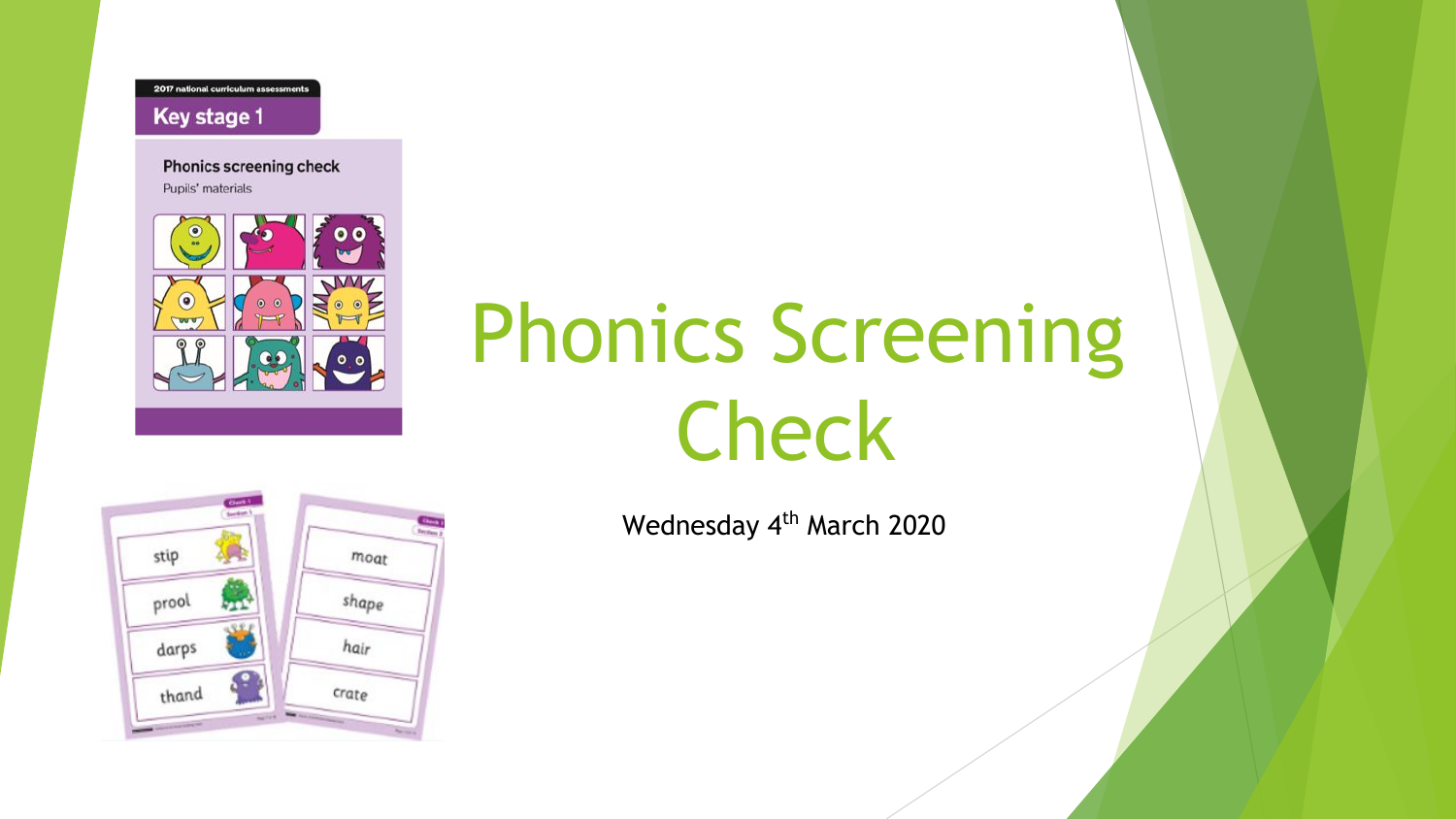## Red Rose Primary School – Phonics

### **What is Letters and Sounds?**

This programme sets out a detailed and systematic programme for teaching phonics skills to children with the aim of them becoming fluent readers by the age of seven.

It aims to build children's speaking and listening skills as well as preparing children to learn to read by developing their phonic knowledge and skills.

Children are taught how to:

- ► blend phonemes in a word to read
- ► listen for phonemes in words to spell
- ► Irregular, high frequency words
- ► say the phoneme first and then the letter name

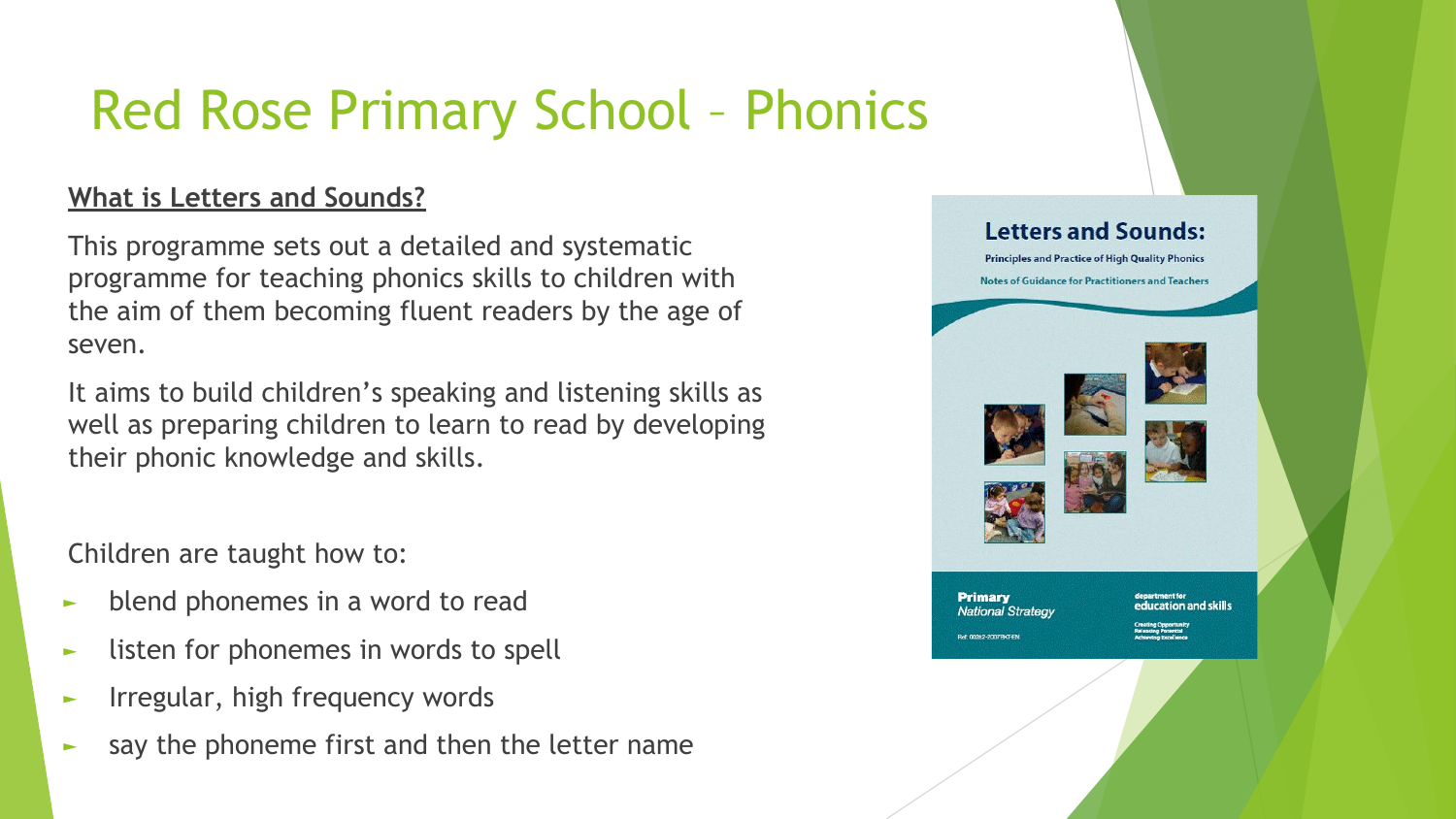### How many sounds are there?

► There are 44 phonemes (sounds) for example,

a, e, t, ch,

► However there are 144 ways of representing these 44 phonemes (sounds)

For example, the long vowel sound i can be made using:

igh, ie, y, i-e night, pie, my, bike

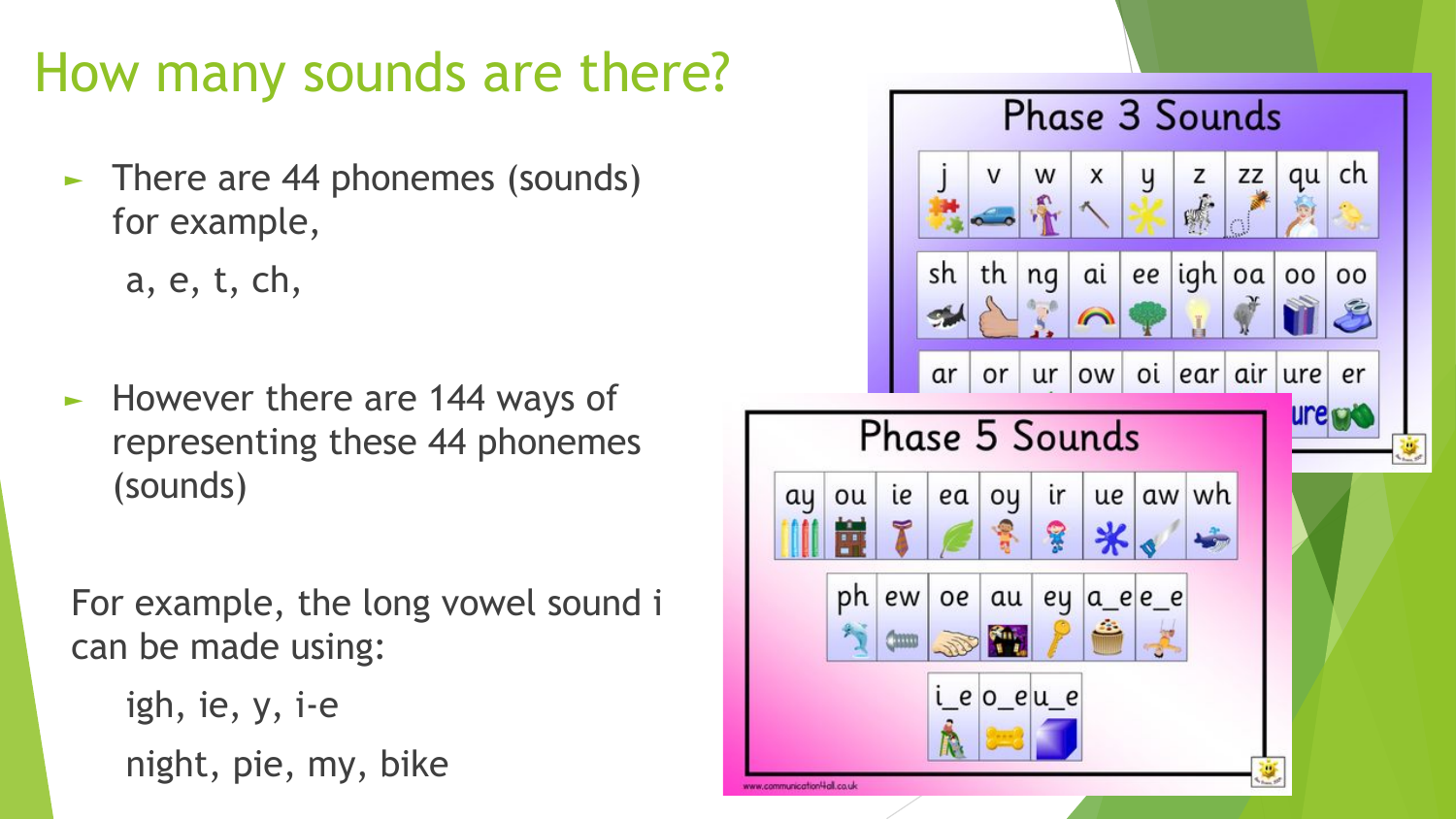## What is the screening?

- ► To screen whether individual children have learnt phonic decoding to an appropriate standard.
- $\blacktriangleright$  The screening will be completed by all Y1 children during the week commencing Monday 8<sup>th</sup> June 2020.
- ► It will be delivered by a familiar adult to the child in a quiet setting.

2018 national curriculum assessments

### Key stage 1

### **Phonics screening check**

Pupils' materials

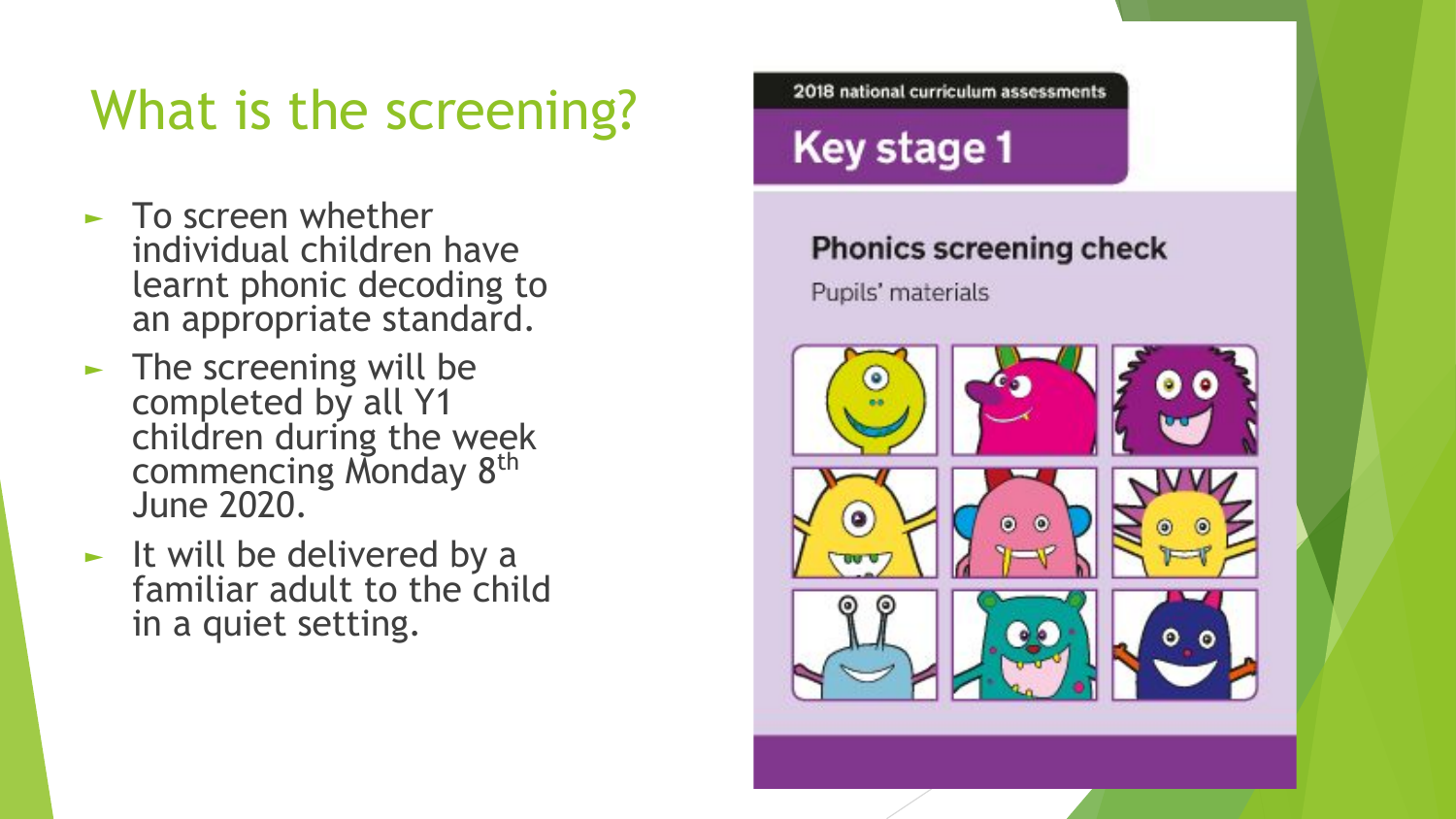# What does the screening look like?

- $\blacktriangleright$  The children will be asked to read a series of **40 words** one to one.
- ► Words will be both real and 'pseudo'.
- ► Pseudo words will have a character to go alongside it.
- $\blacktriangleright$  The words use taught graphemes from Letters & Sounds.

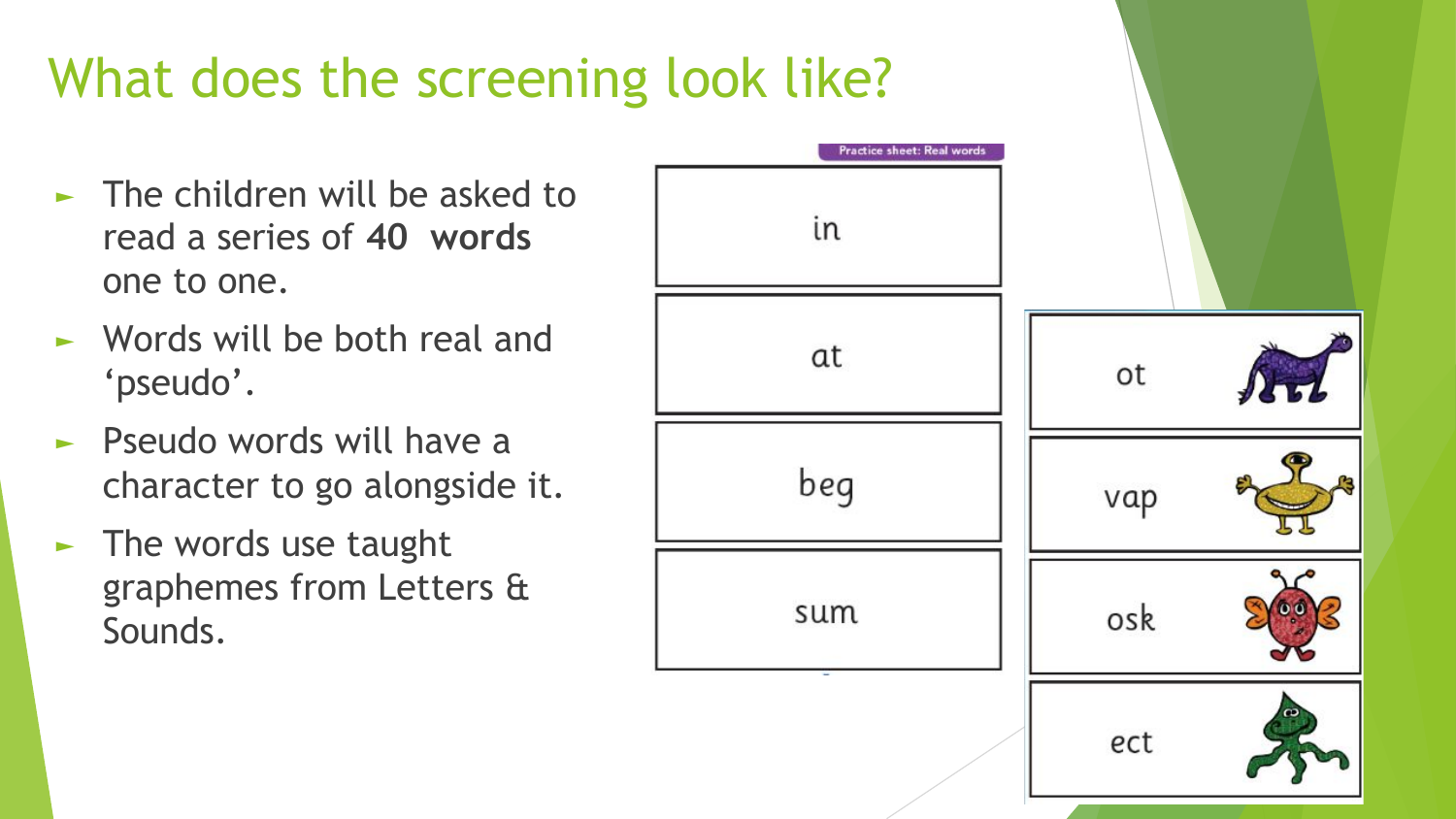### Assessment

### Screening check: Answer sheet

| First name |  |
|------------|--|
| Last name  |  |

Screening check responses: Please tick the appropriate box for each word. The use of the comment box is optional

| <b>Section 1</b> |         |           |         | <b>Section 2</b> |         |           |         |
|------------------|---------|-----------|---------|------------------|---------|-----------|---------|
| Word             | Correct | Incorrect | Comment | Word             | Correct | Incorrect | Comment |
| tox              |         |           |         | <b>VOO</b>       |         |           |         |
| bim              |         |           |         | jound            |         |           |         |
| vap              |         |           |         | terg             |         |           |         |
| ulf              |         |           |         | fape             |         |           |         |
| geck             |         |           |         | snemp            |         |           |         |
| chom             |         |           |         | blurst           |         |           |         |
| tord             |         |           |         | spron            |         |           |         |
| thazz            |         |           |         | stroft           |         |           |         |
| blan             |         |           |         | day              |         |           |         |
| steck            |         |           |         | slide            |         |           |         |
| hild             |         |           |         | newt             |         |           |         |
| quemp            |         |           |         | phone            |         |           |         |
| shin             |         |           |         | blank            |         |           |         |
| gang             |         |           |         | trains           |         |           |         |
| week             |         |           |         | strap            |         |           |         |
| chill            |         |           |         | scribe           |         |           |         |
| grit             |         |           |         | rusty            |         |           |         |
| start            |         |           |         | finger           |         |           |         |
| best             |         |           |         | dentist          |         |           |         |
| hooks            |         |           |         | starling         |         |           |         |

Total correct

- While your child is reading the real and pseudo words, the familiar adult will be recording which they get correct and incorrect.
- The adult can also make comment of any errors to support future teaching.

- There is a National Expectation which was **32/40** last year.
- ► You will find out your child's result as part of the end of year report to parents.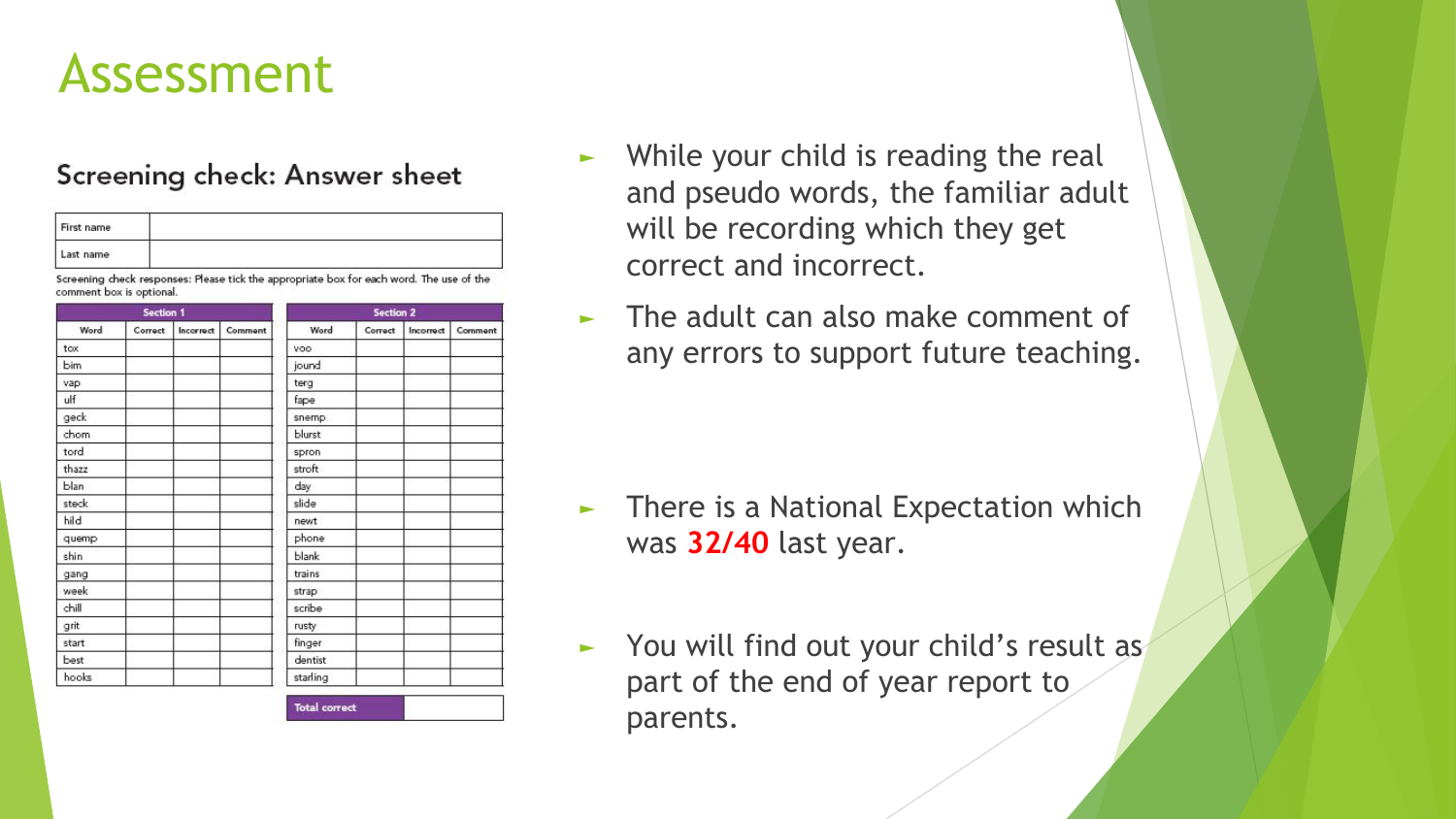# Support in school

- ► Daily phonics sessions with a focus on all the Letters and Sounds phases.
- ► Weekly whole class reading sessions.
- ► Intervention for children who, based on current assessments, have been identified as potentially performing below expectations or for those needing a 'boost'.

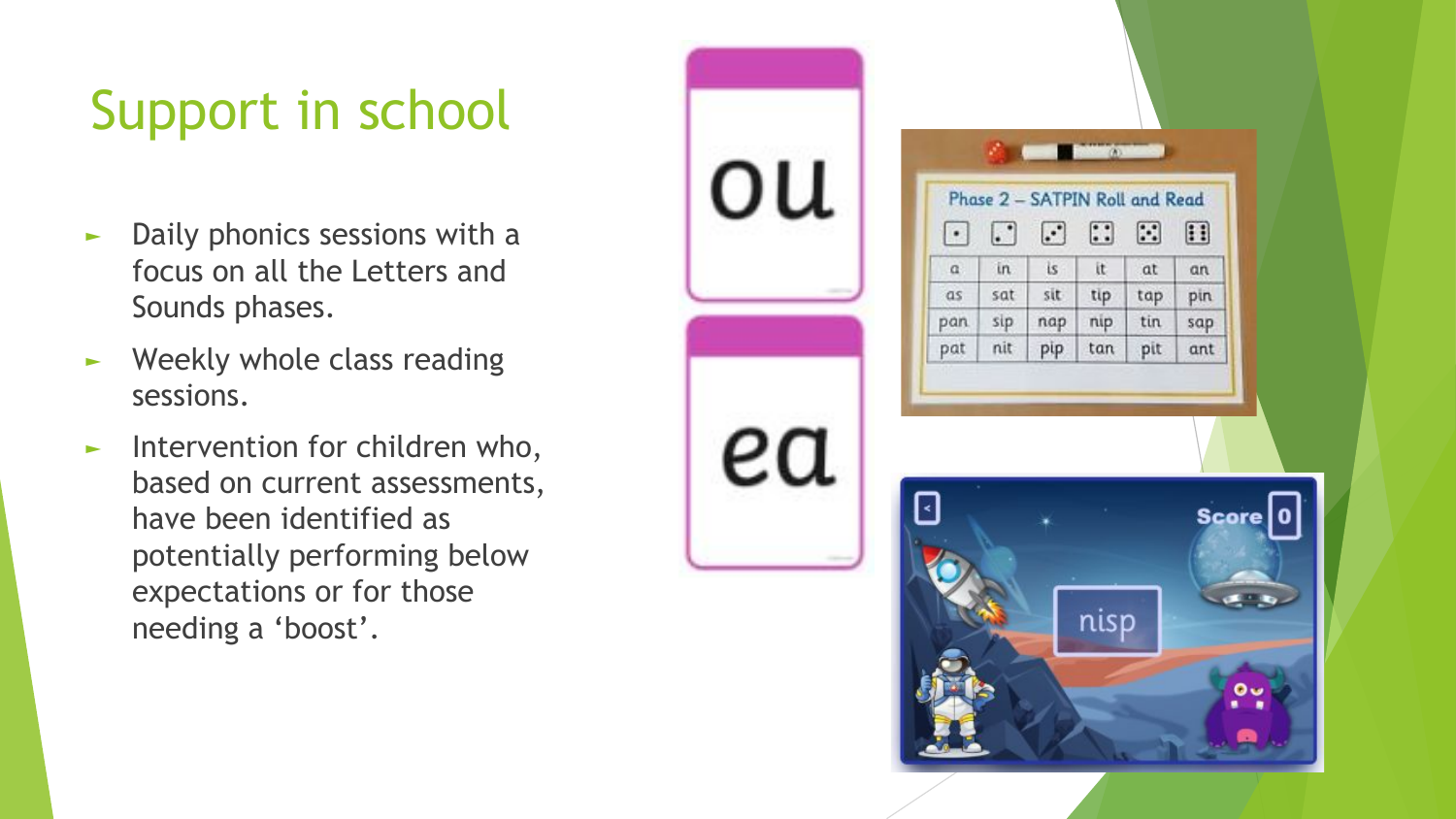### Common errors

- ► mixing up b, d and sometimes p
- ► blending letters in the wrong order/missing out letters (e.g. str) when 'putting the word back together'
- ► reading diagraphs incorrectly eg 'ar' as 'ur'
- ► not recognising digraphs as distinct units of sound e.g saying i – g – h as opposed to 'igh'
- ► pronouncing split digraphs incorrectly
- ► guessing words eg: scribe to scribble, nigh to night, tabe to table